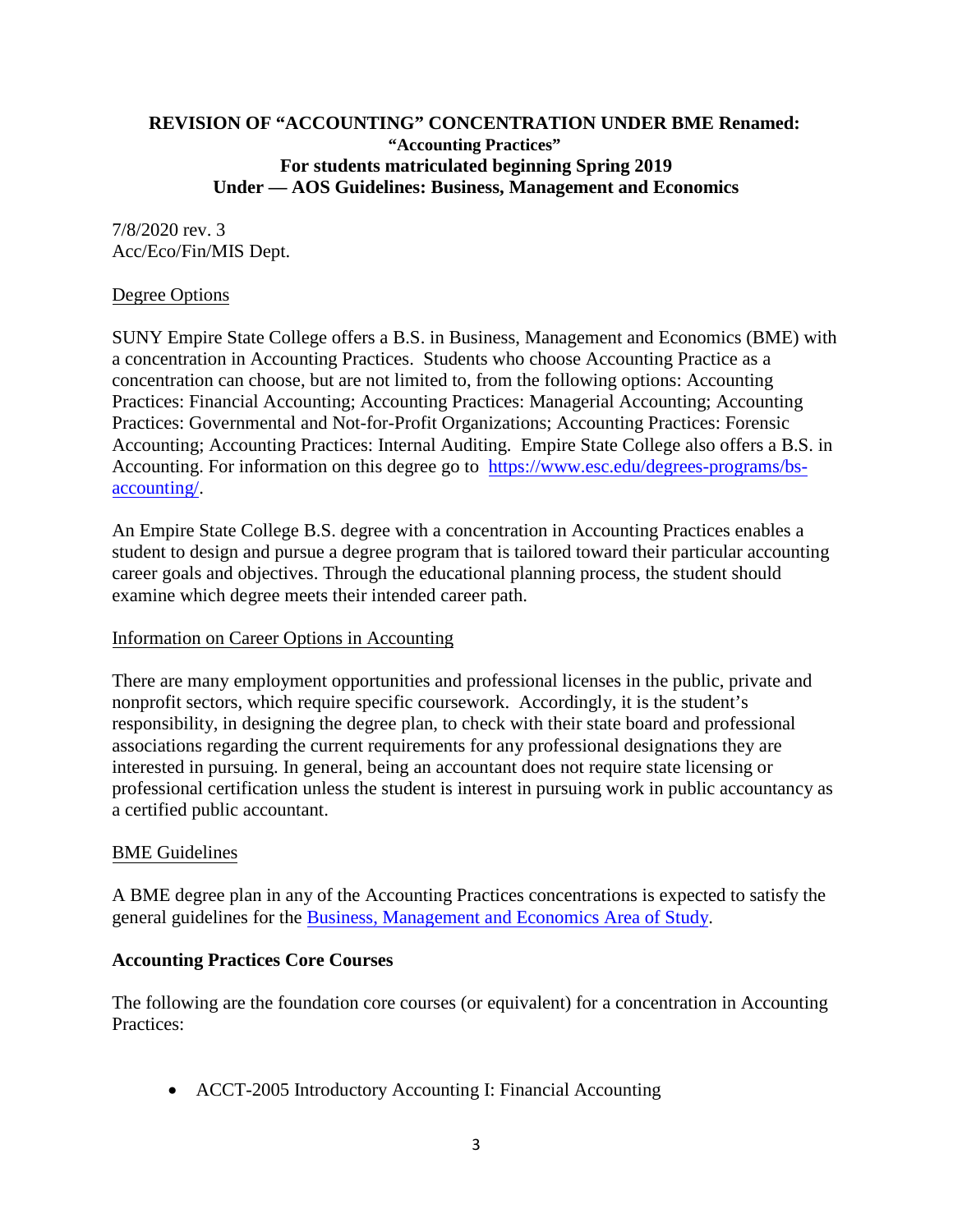- ACCT-2010 Introductory Accounting II: Managerial Accounting
- ACCT-3025 Intermediate Accounting I
- ACCT-3030 Intermediate Accounting II
- ACCT-4005 Accounting Information Systems
- BUSN-1025 Legal Environment of Business I or Business Law I
- MATH-1065 Statistics or BUSN-2010 Business Statistics
- ECON-2015 Macroeconomics or ECON-2020 Microeconomics
- MGMT-3060 Organizational Behavior

### **Accounting Practices Concentrations**

### Accounting Practices: Financial Accounting

Financial accounting career focuses on understanding various accounting and industries practices. This includes, but is not limited to understanding accounting cycle, external financial reporting, financial statements analysis, and tax preparation for various forms of businesses.

In addition to Accounting Practices Core Courses, students are expected to take the following courses:

- ACCT-3010 Cost Accounting
- ACCT-4010 Advanced Accounting
- ACCT-3015 Federal Income Tax I
- ACCT-4015 Auditing. *(Auditing must be upper-level course.)*
- ACCT-3020 Federal Income Tax II (*recommended, yet optional*)
- FSMA-3010 Corporate Finance

## Accounting Practices: Management Accounting

Students may choose to pursue a career in management accounting. Management accountants are strategic financial-management professionals who integrate accounting expertise with advanced management skills to drive business performance inside organizations. Management accountants monitor, interpret and communicate operating results, evaluate performance, control operations, and make decisions about the strategic direction of the organization.

In addition to Accounting Practices Core Courses, students are expected to take the following courses:

- ACCT-3010 Cost Accounting
- ACCT-4010 Advanced Accounting
- ACCT-3015 Federal Income Tax I
- FSMA-3010 Corporate Finance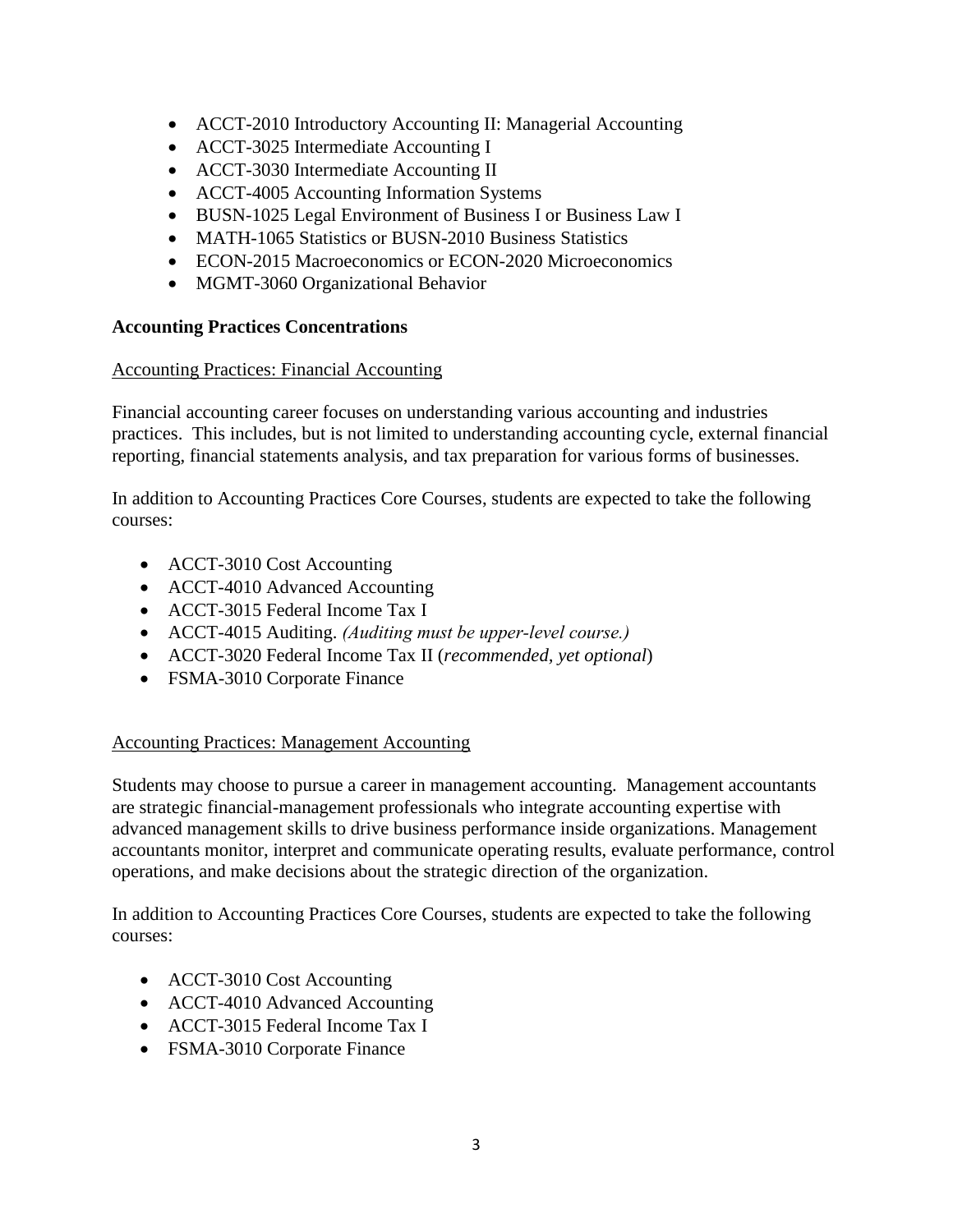In addition to **two** of the following courses:

- ACCT-4020 Financial Statements Analysis
- BUSN-3127 Business Analytics
- MGMT-4035 Strategic Management
- MRKT-1005 Marketing Principles
- MATH-4020 Quantitative Methods for Management
- INFT-3005 Data Analytics

### Accounting Practices: Governmental and Not-For Profit

Governmental and Not-for-Profit Accountants perform similar tasks as financial/corporate accountants but in the public sector. This includes, but is not limited to, not-for-profit organizations, voluntary health and welfare organizations, colleges and universities, religious and charity organizations, and federal, state, and local governmental agencies.

In addition to the Accounting Practice Core Courses, students are expected to take the following courses:

- ACCT-3010 Cost Accounting
- ACCT-4015 Auditing
- ACCT-3005Accounting for Government and Not-For-Profit Organizations
- ECON-3100 Public Finance

In addition to **two** of the following courses:

- ACCT-3035 Principles of Fraud Examination and Financial Forensics
- MGMT-3045 Not-for-Profit Management
- PAFF-3137 Managing Municipal Government
- PAFF-2122 Introduction to Public Administration
- POLI-2005 New York State & Local Government

## Accounting Practices: Forensic Accounting

Forensic accounting is a vast growing practice professional career in accounting. Forensic accountants work in the areas of fraud: examination, prevention, detection, deterrence, and investigation. They are considered investigative auditors. Forensic accountants perform a fullrange of tasks from diagnostic analysis to consulting and serving as expert-witnesses in various litigations.

In addition to the Accounting Practice Core Courses, students are expected to take the following courses:

- ACCT-4010 Advanced Accounting
- ACCT-3015 Federal Income Tax I